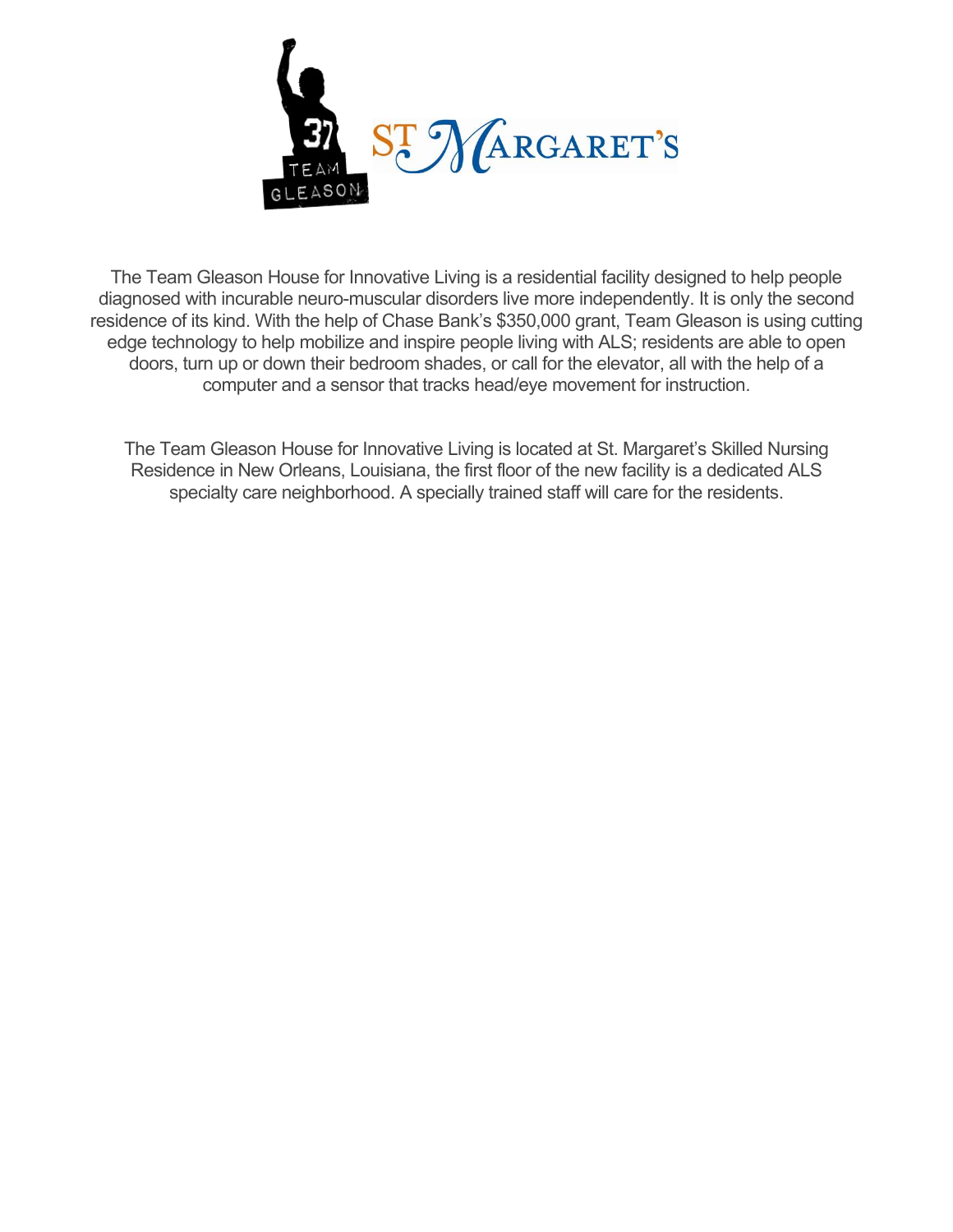

The Team Gleason House for Innovative Living at St. Margaret's Skilled Nursing Residence

> 3525 Bienville St. New Orleans, LA 70119 504.279.6414

# **APPLICATION**

| Religion: _________________________Church: ____________________________Minister: ________________________     |  |  |  |
|---------------------------------------------------------------------------------------------------------------|--|--|--|
| Present Living Arrangements: Lives Alone With Family Nursing Home                                             |  |  |  |
| Has applicant previously lived in a nursing home: Yes No If so, how long ago? _____________________           |  |  |  |
|                                                                                                               |  |  |  |
|                                                                                                               |  |  |  |
| Medicare #: __________________________________Effective Date Part A: _______________Part B: _________________ |  |  |  |
|                                                                                                               |  |  |  |
| <b>Applicant Care Information</b>                                                                             |  |  |  |
| <b>Health</b>                                                                                                 |  |  |  |
| Is/was applicant in hospital? Yes No                                                                          |  |  |  |
|                                                                                                               |  |  |  |
|                                                                                                               |  |  |  |
|                                                                                                               |  |  |  |
|                                                                                                               |  |  |  |
| Will physician continue to treat the applicant in The Team Gleason House? Yes No                              |  |  |  |
| Has the applicant ever received any psychiatric treatment? Yes No                                             |  |  |  |
|                                                                                                               |  |  |  |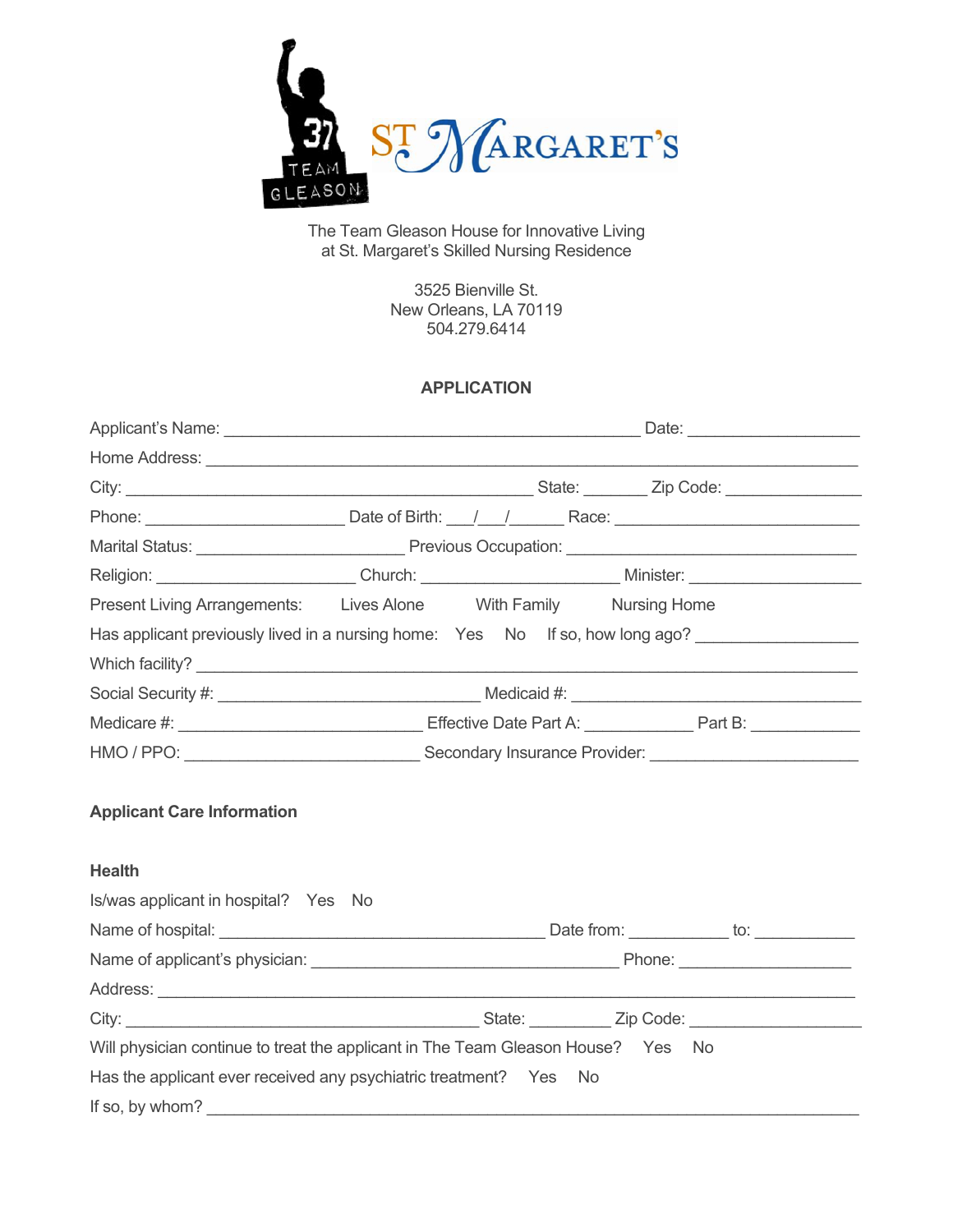|                                                                                           | Do you give St. Margaret's permission to contact this person to obtain additional information? Yes No |  |  |  |
|-------------------------------------------------------------------------------------------|-------------------------------------------------------------------------------------------------------|--|--|--|
| Has applicant been diagnosed with ALS?                                                    |                                                                                                       |  |  |  |
| Date of diagnosis:                                                                        | Has applicant ever been informed of any other specific medical                                        |  |  |  |
| diagnosis?                                                                                |                                                                                                       |  |  |  |
| Does the applicant have a Living Will (Advance Directive)? Yes No                         |                                                                                                       |  |  |  |
| Does someone have a legal Durable Power of Attorney (medical decision making)? Yes<br>No. |                                                                                                       |  |  |  |
| If so, name of person:                                                                    |                                                                                                       |  |  |  |

# **Functional Capacity**

| Applicant's height: Applicant is not all the set of the set of the set of the set of the set of the set of the | Weight:                                       |  |  |  |
|----------------------------------------------------------------------------------------------------------------|-----------------------------------------------|--|--|--|
| Does applicant require assistance with walking? Yes                                                            | No.                                           |  |  |  |
| crutches<br>Does applicant use:<br>walker<br>cane                                                              | wheelchair<br>scooter                         |  |  |  |
| Applicant requires assistance with the following:<br>eating                                                    | dressing<br>bathing<br>toileting<br>transfers |  |  |  |
| Does applicant have control of bowels? Yes No                                                                  | Bladder?<br>Yes<br>No.                        |  |  |  |
| Does applicant require catheter care? Yes No                                                                   |                                               |  |  |  |
| Does applicant regularly experience problems with constipation? Yes No                                         |                                               |  |  |  |
| Does applicant regularly experience problems with diarrhea? Yes No                                             |                                               |  |  |  |
| Does applicant have experience any pain and/or spasticity? Yes<br>No.                                          |                                               |  |  |  |
| If so, please describe: If so, please describe:                                                                |                                               |  |  |  |
|                                                                                                                |                                               |  |  |  |

#### **Vision**

Does applicant wear glasses? Yes No Applicant's vision: good good with glasses adequate poor blind Is there a specialist (ophthalmologist, surgeon) that we should contact if we are in need of a consultation?

\_\_\_\_\_\_\_\_\_\_\_\_\_\_\_\_\_\_\_\_\_\_\_\_\_\_\_\_\_\_\_\_\_\_\_\_\_\_\_\_\_\_\_\_\_\_\_\_\_\_\_\_\_\_\_\_\_\_\_\_\_\_\_\_\_\_\_\_\_\_\_\_\_\_\_\_\_\_\_\_\_\_\_\_\_

\_\_\_\_\_\_\_\_\_\_\_\_\_\_\_\_\_\_\_\_\_\_\_\_\_\_\_\_\_\_\_\_\_\_\_\_\_\_\_\_\_\_\_\_\_\_\_\_\_\_\_\_\_\_\_\_\_\_\_\_\_\_\_\_\_\_\_\_\_\_\_\_\_\_\_\_\_\_\_\_\_\_\_\_\_

\_\_\_\_\_\_\_\_\_\_\_\_\_\_\_\_\_\_\_\_\_\_\_\_\_\_\_\_\_\_\_\_\_\_\_\_\_\_\_\_\_\_\_\_\_\_\_\_\_\_\_\_\_\_\_\_\_\_\_\_\_\_\_\_\_\_\_\_\_\_\_\_\_\_\_\_\_\_\_\_\_\_\_\_\_

Please describe any visual impairment: **We are all the contract of the contract of the contract of the contract of the contract of the contract of the contract of the contract of the contract of the contract of the contrac** 

### **Hearing**

Does the applicant use a hearing aid? Yes No Applicant's hearing: good adequate poor uses a hearing aid deaf

### **Speech**

What language does the applicant speak?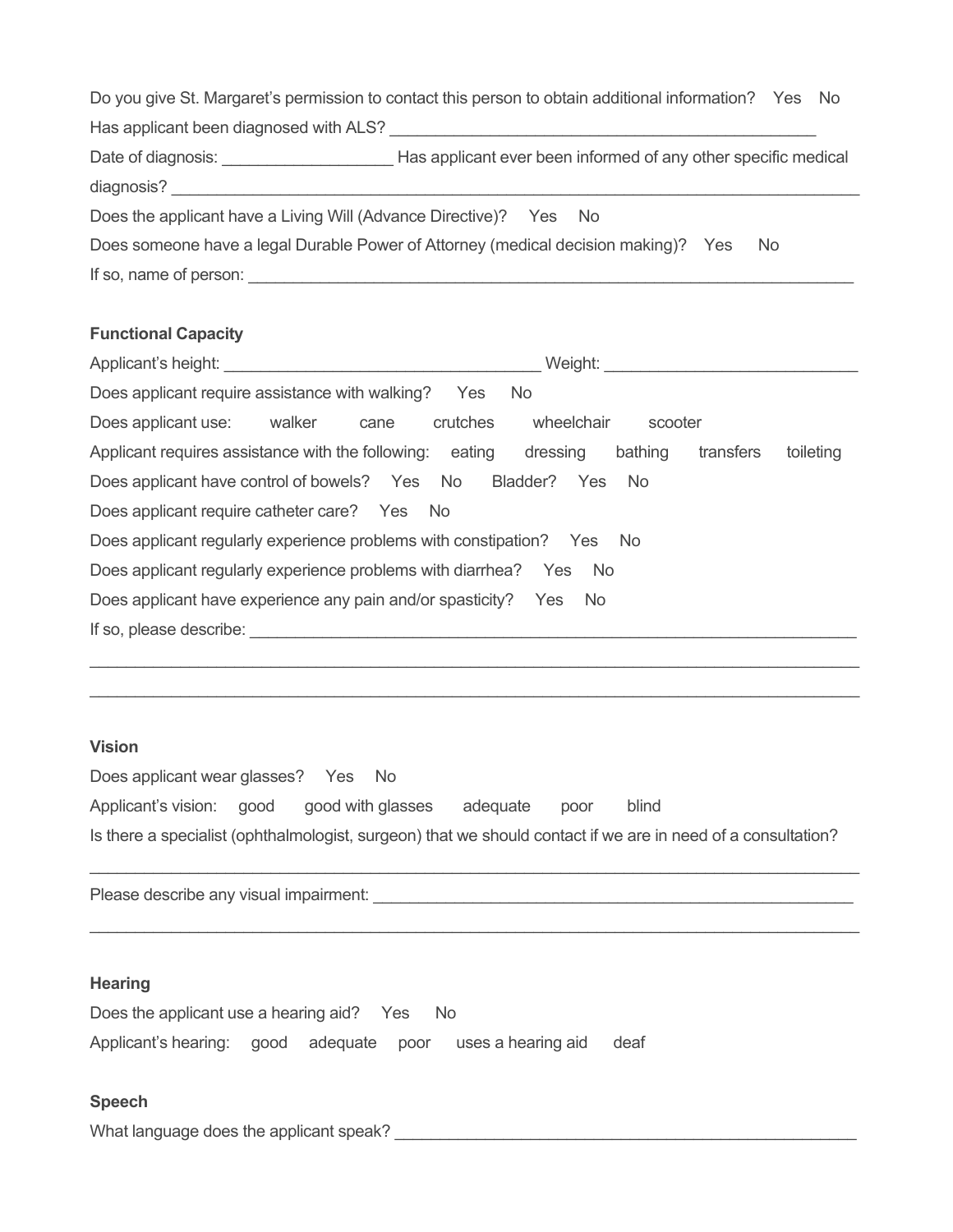| Level of difficultness in understanding the applicant's speech:                                                                                                |  |  |  |  |                                                               |
|----------------------------------------------------------------------------------------------------------------------------------------------------------------|--|--|--|--|---------------------------------------------------------------|
| easy to understand almost no difficulties somewhat difficult very difficult<br>Does the applicant currently use any technology to assist with speaking? Yes No |  |  |  |  |                                                               |
|                                                                                                                                                                |  |  |  |  | Would the applicant benefit from using technology? Yes<br>No. |
|                                                                                                                                                                |  |  |  |  | Does the applicant wear dentures? Yes No                      |
| <b>Diet and Swallowing</b>                                                                                                                                     |  |  |  |  |                                                               |
| Does applicant require a special diet? Yes No                                                                                                                  |  |  |  |  |                                                               |
|                                                                                                                                                                |  |  |  |  |                                                               |
|                                                                                                                                                                |  |  |  |  |                                                               |
|                                                                                                                                                                |  |  |  |  |                                                               |
| <b>Emotional/Social</b>                                                                                                                                        |  |  |  |  |                                                               |
| Has the admissions process for the Team Gleason House been at free will of the applicant? Yes No                                                               |  |  |  |  |                                                               |
| Has applicant been: confused withdrawn<br>anxious<br>agitated<br>noisy<br>moody                                                                                |  |  |  |  |                                                               |
| cooperative depressed striking out at others exceptionally happy                                                                                               |  |  |  |  |                                                               |
|                                                                                                                                                                |  |  |  |  |                                                               |
| How does applicant feel in social situations with persons diagnosed with the same condition as their own?                                                      |  |  |  |  |                                                               |
|                                                                                                                                                                |  |  |  |  |                                                               |
| Has the applicant ever been suicidal or treated for suicidal ideation? Yes No                                                                                  |  |  |  |  |                                                               |
| Does applicant have a mental health professional to talk to (counselor, psychologist, social worker)? Yes No                                                   |  |  |  |  |                                                               |
| Does applicant have strong support system of family and friends? Yes No                                                                                        |  |  |  |  |                                                               |
|                                                                                                                                                                |  |  |  |  |                                                               |
| <b>Activities</b>                                                                                                                                              |  |  |  |  |                                                               |

What activities does the applicant usually enjoy? reading television singing music parties dancing sports cards handicrafts exercise puzzles going to church browsing the internet exploring technology research socializing movies self help group other: \_\_\_\_\_\_\_\_\_\_\_\_\_\_\_\_\_\_\_\_\_\_\_\_\_\_\_\_\_\_\_\_\_\_\_\_\_\_\_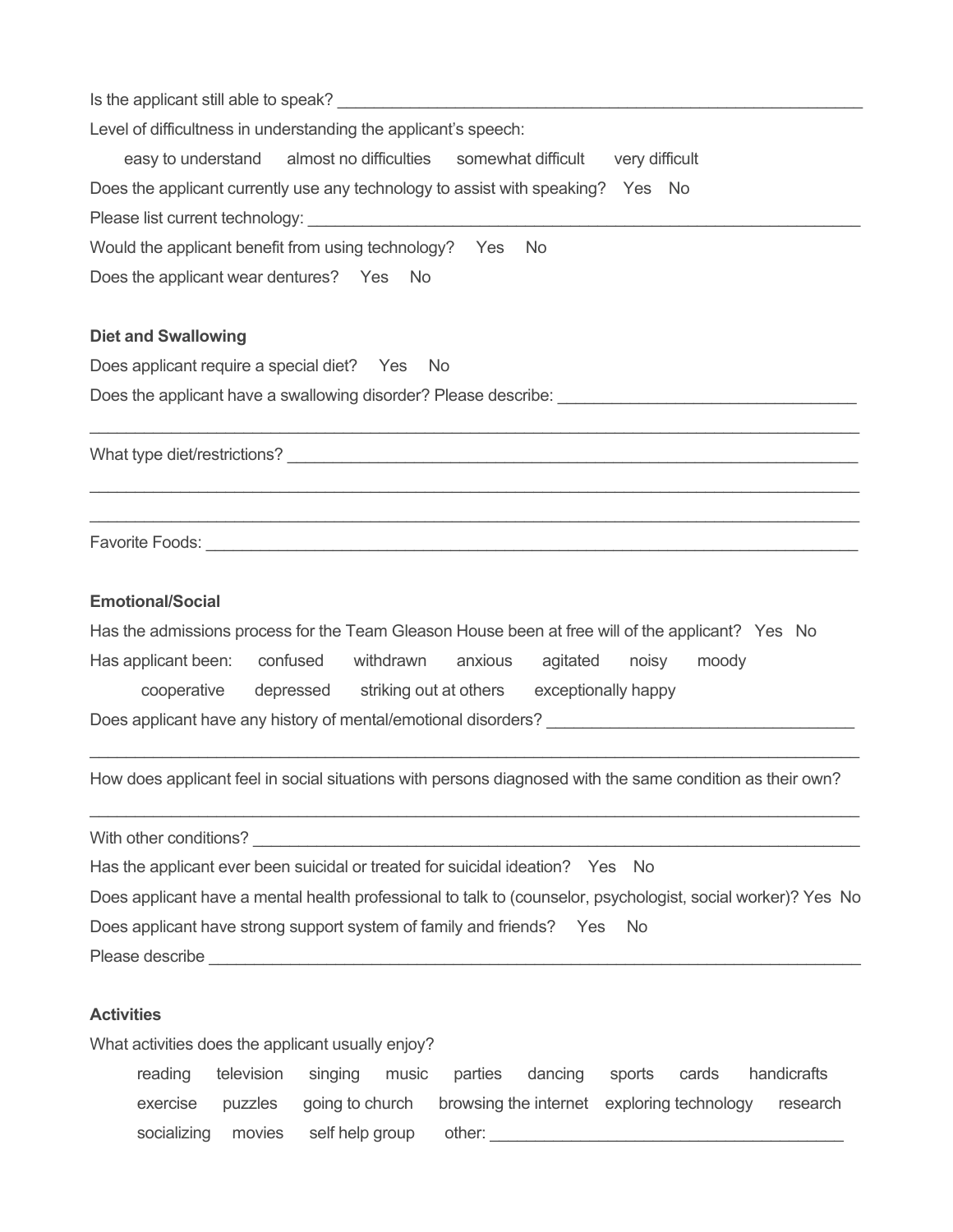| What time does applicant usually go to bed? ___________________ Wake in the morning? ____________________                                                                                                                            |                                                                                                                       |
|--------------------------------------------------------------------------------------------------------------------------------------------------------------------------------------------------------------------------------------|-----------------------------------------------------------------------------------------------------------------------|
|                                                                                                                                                                                                                                      |                                                                                                                       |
|                                                                                                                                                                                                                                      |                                                                                                                       |
|                                                                                                                                                                                                                                      |                                                                                                                       |
|                                                                                                                                                                                                                                      | <u> 1989 - Johann John Stoff, deutscher Stoffen und der Stoffen und der Stoffen und der Stoffen und der Stoffen u</u> |
|                                                                                                                                                                                                                                      |                                                                                                                       |
|                                                                                                                                                                                                                                      |                                                                                                                       |
|                                                                                                                                                                                                                                      |                                                                                                                       |
|                                                                                                                                                                                                                                      |                                                                                                                       |
|                                                                                                                                                                                                                                      |                                                                                                                       |
|                                                                                                                                                                                                                                      |                                                                                                                       |
|                                                                                                                                                                                                                                      |                                                                                                                       |
| <b>ALS Specific</b>                                                                                                                                                                                                                  |                                                                                                                       |
|                                                                                                                                                                                                                                      |                                                                                                                       |
|                                                                                                                                                                                                                                      |                                                                                                                       |
| ,我们也不能在这里的人,我们也不能在这里的人,我们也不能在这里的人,我们也不能在这里的人,我们也不能在这里的人,我们也不能在这里的人,我们也不能在这里的人,我们也                                                                                                                                                    |                                                                                                                       |
|                                                                                                                                                                                                                                      |                                                                                                                       |
| Does applicant have a ventilator? Yes No                                                                                                                                                                                             |                                                                                                                       |
| Does applicant plan on having a ventilator? Yes No Undecided                                                                                                                                                                         |                                                                                                                       |
| What does applicant currently have/use? Bi Pap Machine Feeding Tube DPS                                                                                                                                                              |                                                                                                                       |
|                                                                                                                                                                                                                                      |                                                                                                                       |
|                                                                                                                                                                                                                                      |                                                                                                                       |
|                                                                                                                                                                                                                                      |                                                                                                                       |
|                                                                                                                                                                                                                                      |                                                                                                                       |
| What one thing would help the applicant feel most at home here at the Team Gleason House?                                                                                                                                            |                                                                                                                       |
|                                                                                                                                                                                                                                      |                                                                                                                       |
|                                                                                                                                                                                                                                      |                                                                                                                       |
| Please list any other ALS specific information we should know: <b>with an article of the state of the state of the state of the state of the state of the state of the state of the state of the state of the state of the state</b> |                                                                                                                       |
|                                                                                                                                                                                                                                      |                                                                                                                       |
|                                                                                                                                                                                                                                      |                                                                                                                       |
|                                                                                                                                                                                                                                      |                                                                                                                       |
|                                                                                                                                                                                                                                      |                                                                                                                       |
|                                                                                                                                                                                                                                      |                                                                                                                       |
|                                                                                                                                                                                                                                      |                                                                                                                       |
|                                                                                                                                                                                                                                      |                                                                                                                       |
|                                                                                                                                                                                                                                      |                                                                                                                       |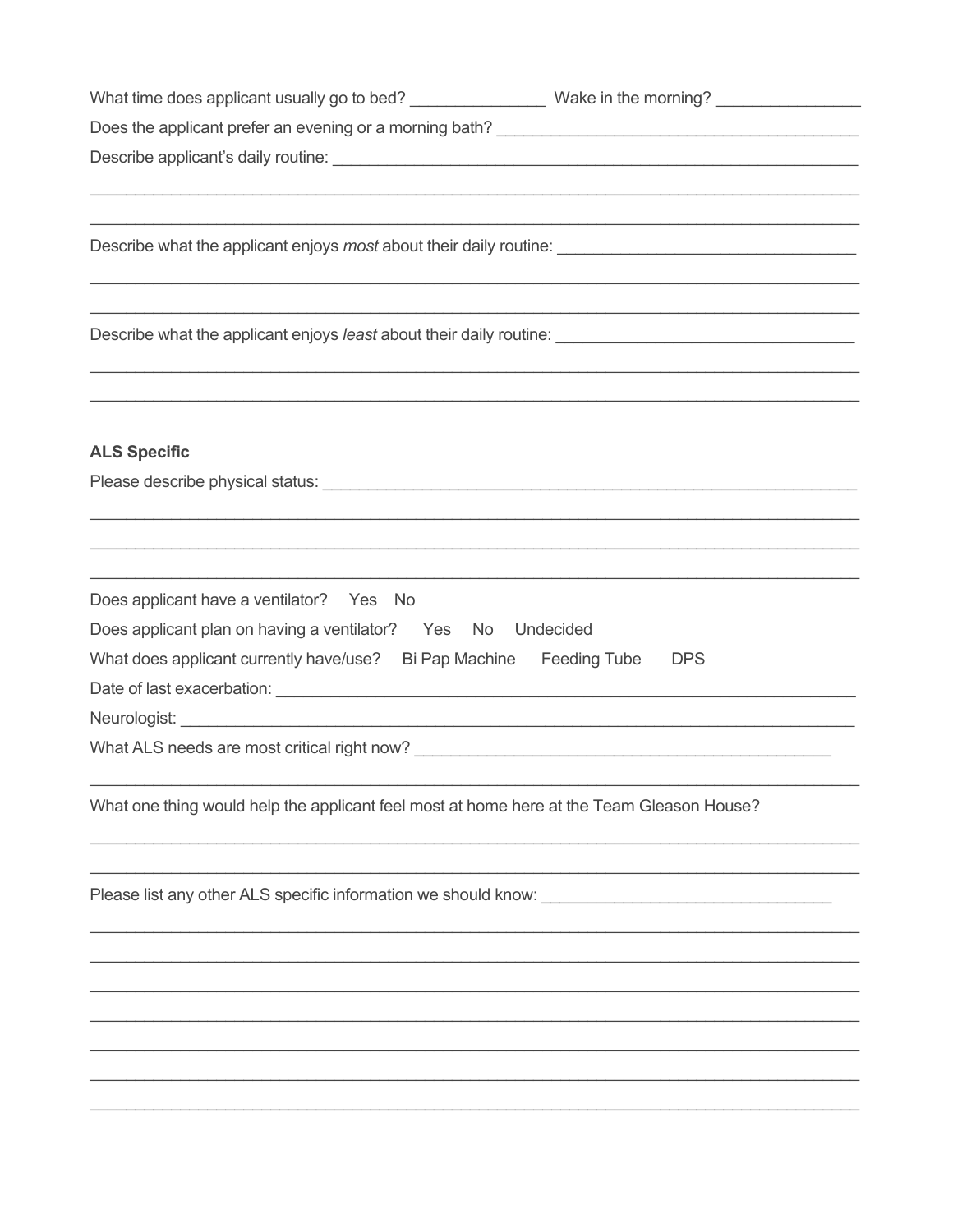|  | <b>Finances</b> |  |
|--|-----------------|--|
|  |                 |  |

|                                                      | (Financial information is not a factor in the applicant's acceptance.)                                                                                                                                                        |  |  |
|------------------------------------------------------|-------------------------------------------------------------------------------------------------------------------------------------------------------------------------------------------------------------------------------|--|--|
|                                                      | Please list sources and approximate amount of applicant's <i>monthly</i> income:                                                                                                                                              |  |  |
|                                                      |                                                                                                                                                                                                                               |  |  |
|                                                      |                                                                                                                                                                                                                               |  |  |
|                                                      |                                                                                                                                                                                                                               |  |  |
|                                                      |                                                                                                                                                                                                                               |  |  |
|                                                      |                                                                                                                                                                                                                               |  |  |
|                                                      |                                                                                                                                                                                                                               |  |  |
|                                                      |                                                                                                                                                                                                                               |  |  |
|                                                      |                                                                                                                                                                                                                               |  |  |
| <b>Responsible Party</b>                             |                                                                                                                                                                                                                               |  |  |
|                                                      |                                                                                                                                                                                                                               |  |  |
|                                                      | Cell: __________________________________Home: __________________________________Work: ________________________                                                                                                                |  |  |
|                                                      |                                                                                                                                                                                                                               |  |  |
|                                                      |                                                                                                                                                                                                                               |  |  |
|                                                      |                                                                                                                                                                                                                               |  |  |
|                                                      |                                                                                                                                                                                                                               |  |  |
| <b>Primary Caregiver (if different)</b>              |                                                                                                                                                                                                                               |  |  |
|                                                      |                                                                                                                                                                                                                               |  |  |
|                                                      | Cell: _________________________________Home: ___________________________________Work: ________________________                                                                                                                |  |  |
|                                                      |                                                                                                                                                                                                                               |  |  |
|                                                      |                                                                                                                                                                                                                               |  |  |
|                                                      |                                                                                                                                                                                                                               |  |  |
|                                                      |                                                                                                                                                                                                                               |  |  |
| <b>Person Filling Out Application (if different)</b> |                                                                                                                                                                                                                               |  |  |
|                                                      |                                                                                                                                                                                                                               |  |  |
|                                                      | Cell: __________________________________Home: __________________________________Work: ________________________                                                                                                                |  |  |
|                                                      |                                                                                                                                                                                                                               |  |  |
|                                                      |                                                                                                                                                                                                                               |  |  |
| <b>Other Contact</b>                                 |                                                                                                                                                                                                                               |  |  |
|                                                      | Name: Name: Name: Name: Name: Name: Name: Name: Name: Name: Name: Name: Name: Name: Name: Name: Name: Name: Name: Name: Name: Name: Name: Name: Name: Name: Name: Name: Name: Name: Name: Name: Name: Name: Name: Name: Name: |  |  |
|                                                      |                                                                                                                                                                                                                               |  |  |
|                                                      |                                                                                                                                                                                                                               |  |  |
|                                                      |                                                                                                                                                                                                                               |  |  |
|                                                      |                                                                                                                                                                                                                               |  |  |